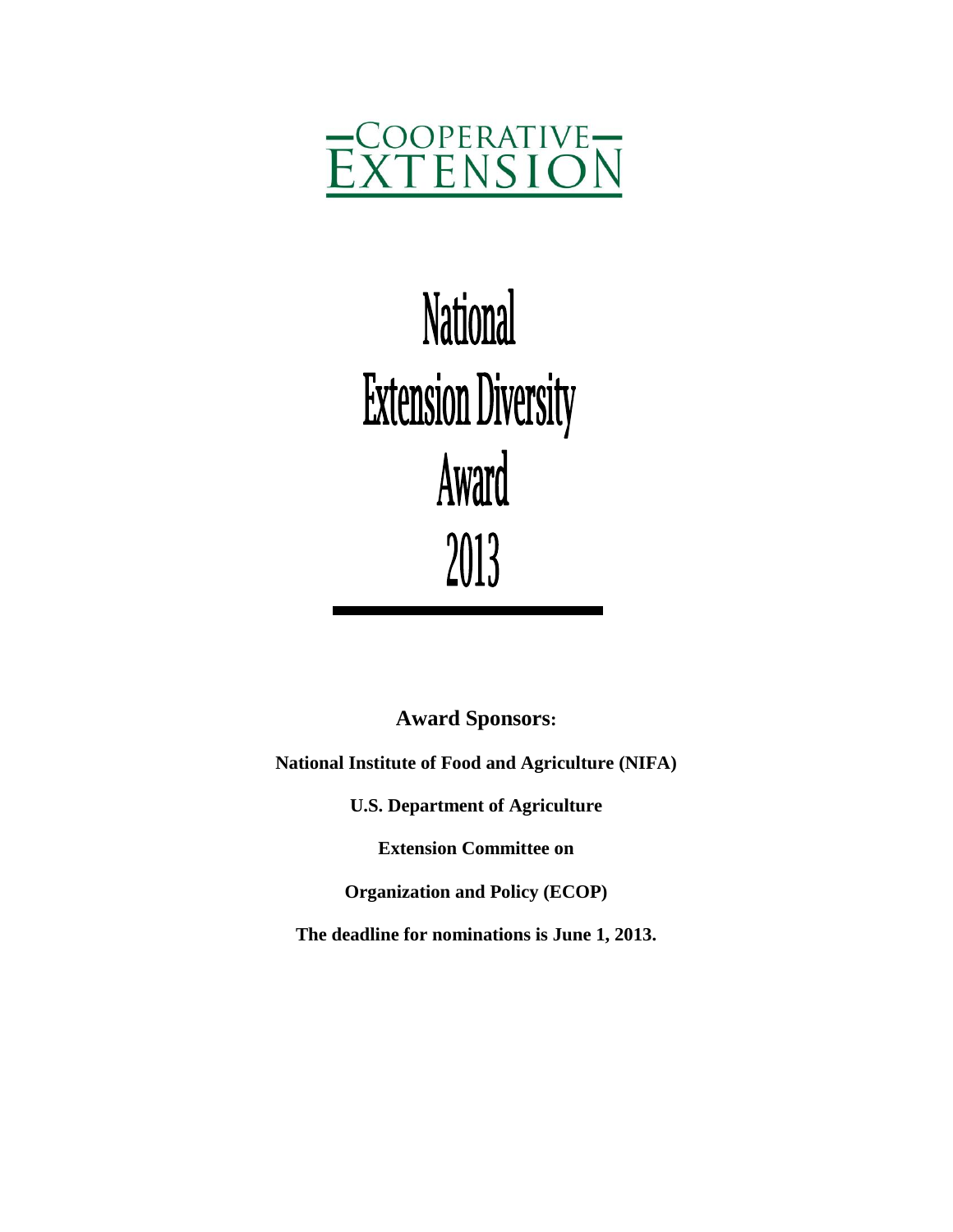# **Purpose**

The purpose of this award is to acknowledge accomplishments in achieving organizational changes that support diversity, pluralism and innovation in programs that impact our Extension audiences. The Award for Diversity is presented at the Association of Public and Land-grant Universities ( $A \cdot P \cdot L \cdot U$ ) Annual Meeting.

#### **Meaning of Diversity and Pluralism**

Beginning in 1991 with the distribution of "Pathway to Diversity: Strategic Plan for the Cooperative Extension System's Emphasis on Diversity," Extension forged a new commitment to expanding and reorganizing diversity efforts.

**Diversity** is defined as differences among people with respect to age, class, ethnicity, gender, physical and mental ability, race, sexual orientation, spiritual practices and other human differences.

**Pluralism** is defined as an organizational culture that incorporates mutual respect, acceptance, teamwork and productivity among people who are diverse in the dimensions of human differences listed above as diversity.

# **Eligibility**

The recipient can be an individual, team or Extension organization. The Award for Diversity supports efforts that go beyond simply meeting EEO/AA program requirements. Extension efforts should support the creation of a diverse and pluralistic organization at the local, regional, state or national level. Such efforts could impact one or more of the following areas:

| $\bullet$ Audience | $\bullet$ | Administration |
|--------------------|-----------|----------------|
| $\bullet$ Funding  | $\bullet$ | Coalitions     |
| • Programs         |           | Policies       |

- . Initiative . Staff
	- . Advisory and decision-making groups
	- . Educational materials and delivery methods

### **Nomination**

Nominations can be submitted from any level of the Extension education system. Nominees can be individuals, teams or Extension organizations. Nominations can be made by anyone, including self-nominations.

Since the program is limited to one award recipient per year, it is recommended that previously submitted nonrecognized nominations be resubmitted. When writing nominations, special attention should be given to efforts that have the potential to be sustained over time or can be replicated in other comparable situations.

The six following elements will be considered in the review process:

- 1. Purpose: Why was this effort undertaken?
- 2. Basis: Why is this effort worthy of recognition?
- 3. Effort: Are actions and activities in support of diversity appropriate, sound, and demonstrate impact?